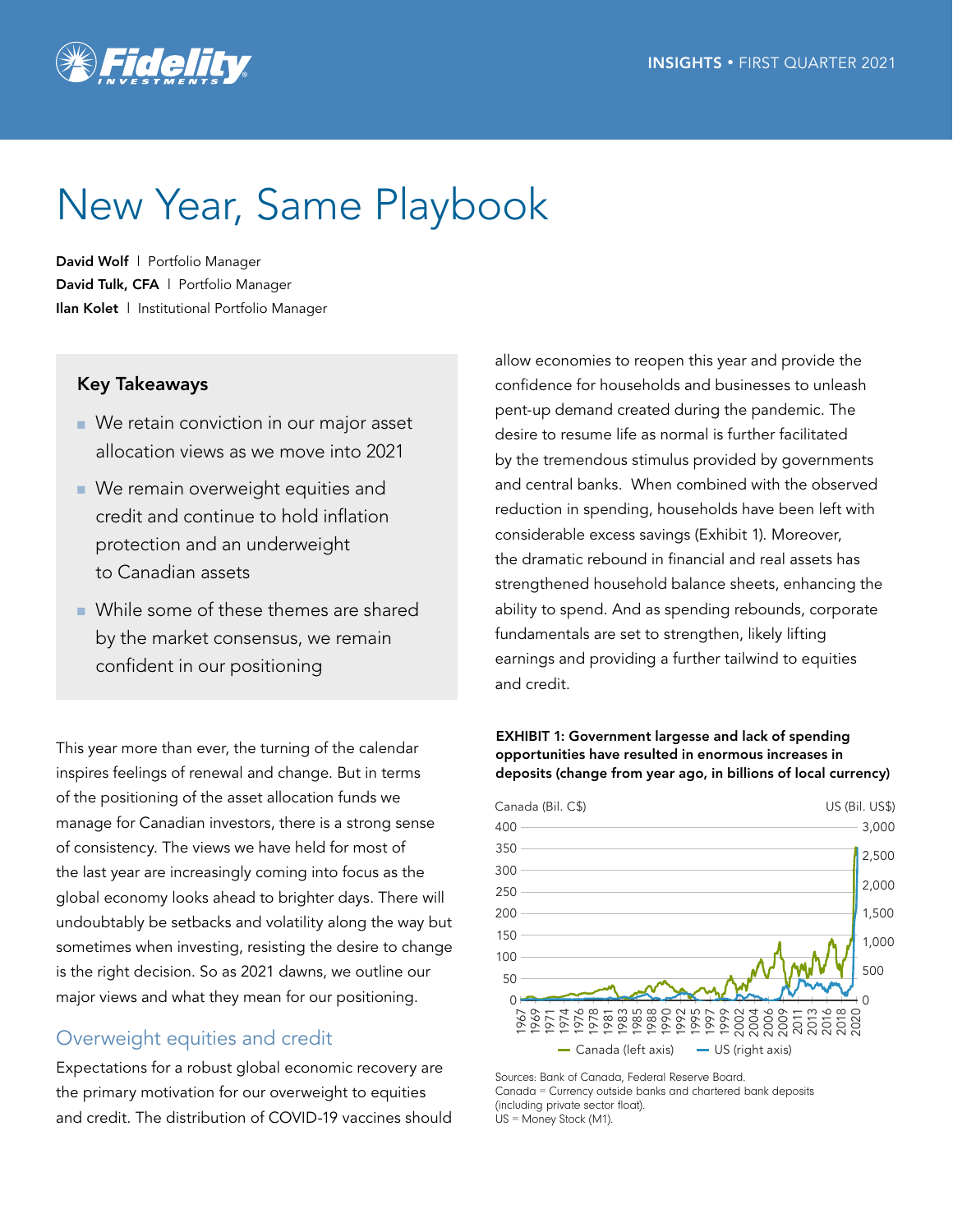The conviction we have in our procyclical positioning is reinforced not only by what policymakers have done but importantly by what they are expected (not) to do. Whereas in prior cycles policymakers would look to reduce stimulus as the recovery takes hold, the distinguishing feature of the current cycle is that stimulus is expected to remain in place well into the recovery. Governments have embraced sizable deficits to fund both pandemic relief and ambitious programs of spending well into the future. Meanwhile, central banks are committed to maintaining a low interest rate environment to address the shortfall in economic output and employment relative to their pre-pandemic levels (Exhibit 2) as well as tolerating higher future inflation. In the case of the Federal Reserve in the United States, this desire was codified in the Average Inflation Targeting framework, a new regime for monetary policy that will further cement the Fed's desire to avoid a preemptive tightening of financial conditions.

### EXHIBIT 2: Even with strong growth, the economy will take a long time to heal fully



Note on Exhibit 2: If the U.S. were to add 200,000 jobs a month, roughly the average monthly gain between 2014 and 2019, it would still take about 4 years just to get back to pre-COVID employment levels.

Source: US Bureau of Labor Statistics.

As the prospect of economic recovery has solidified, the stock market's prior laggards – overseas equities, value and smaller-cap – have begun to outperform (Exhibit 3). We believe the scope exists for further catch-up in these segments of the market and have adjusted our equity overweights accordingly.

# Protection against future inflation

A rebound in private sector demand, sustained fiscal stimulus, and a tolerant central bank is a potent combination that is expected to lead to higher inflation. Over a cyclical horizon, some patience will be required, as demand-driven inflation will only emerge once the slack in the global economy created by the pandemic is reabsorbed. This process is likely to be accelerated by ongoing dislocations to supply chains and the general trend towards deglobalization that may create a supply-driven increase in consumer prices.

As we discussed in our last *Thought Leadership publication*[, the legacy of rising debt burdens is](https://www.fidelity.ca/fidca/en/expertinsights/assetallocation/reportq42020) also





Sources: Bloomberg, FMRCo.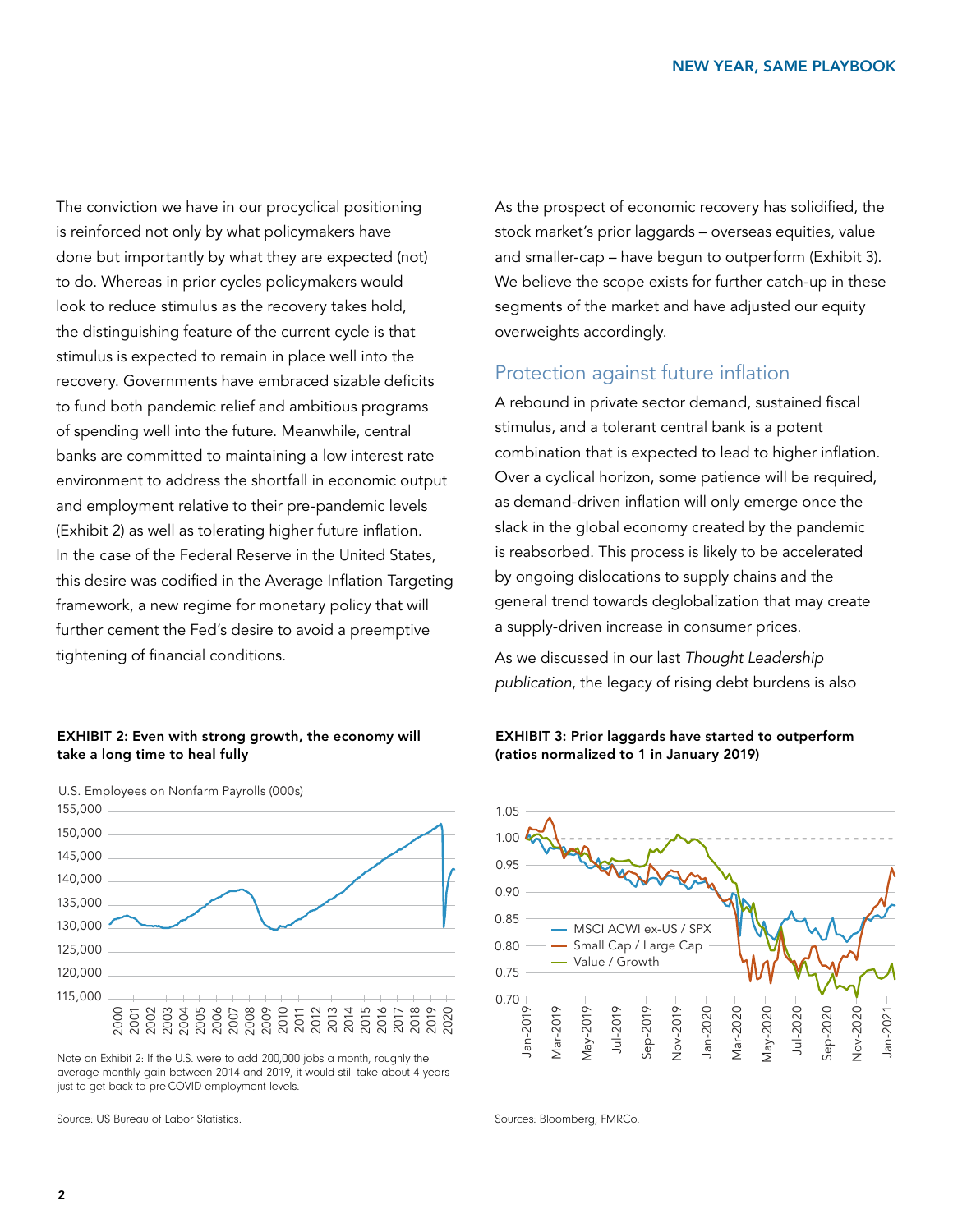a potent catalyst of higher inflation over a longer horizon. Providing protection today against these longer-term risks, especially when we can do so in an inexpensive manner as at present, is a key consideration in how we provide risk management in the funds. We continue to hold out of benchmark allocations to gold and inflation protected government debt.

## Canada, currency, and risk management

We also maintain our long-standing underweight to Canadian assets. The outlook for the Canadian economy remains challenged by both private and now increasingly significant public debt burdens. And while an improving global backdrop is a rising tide that will lift Canada's boat, our global perspective as asset allocators allows us to invest in other regions that are not constrained by the structural anchor weighing down the Canadian economy. Emerging markets remain our preferred regional allocation to benefit from the recovery narrative, where an equity overweight is funded by an underweight to Canadian equities. We also hold EM debt in both USD and in local currency.

The underweight we hold to Canadian assets also extends to an underweight to the Canadian dollar. This position reflects the view that the currency needs to depreciate to return balance to the economy. Economic activity continues to tilt dangerously towards consumer spending and the housing market at the expense of more productive sectors such as exports and business investment. With the view that the US dollar is also expected to depreciate, we have taken steps to increase our exposure to developed and emerging market currencies that should strengthen against both the CAD and the USD (Exhibit 4).

The underweight we hold to the Canadian dollar also plays a risk management role. As was plainly demonstrated in the dark days of the pandemic,

when equities and credit are under pressure, global investors flee cyclical currencies like the Canadian dollar in favour of safe-haven alternatives such as the US Dollar, Japanese Yen and Swiss Franc.

To summarize, we are maintaining both positions that are cyclical in nature that are expected to perform well in tandem with the global economy as well as defensive allocation as a hedge against elevated uncertainty and market volatility.

# Isn't it all in the price?

You can be forgiven if reading the above gives you a sense of déjà vu. Many of the reopening themes laced with optimism for 2021 are shared by the consensus of economists and professional forecasters. Financial markets have also discounted much of the economic weakness today to look ahead to a more normalized global economy. As a result, measures of valuation of equities and credit look decidedly expensive relative to history.



## EXHIBIT 4: The appreciation of the Canadian dollar lagged all other G10 currencies last year

Sources: Bloomberg, FMRCo.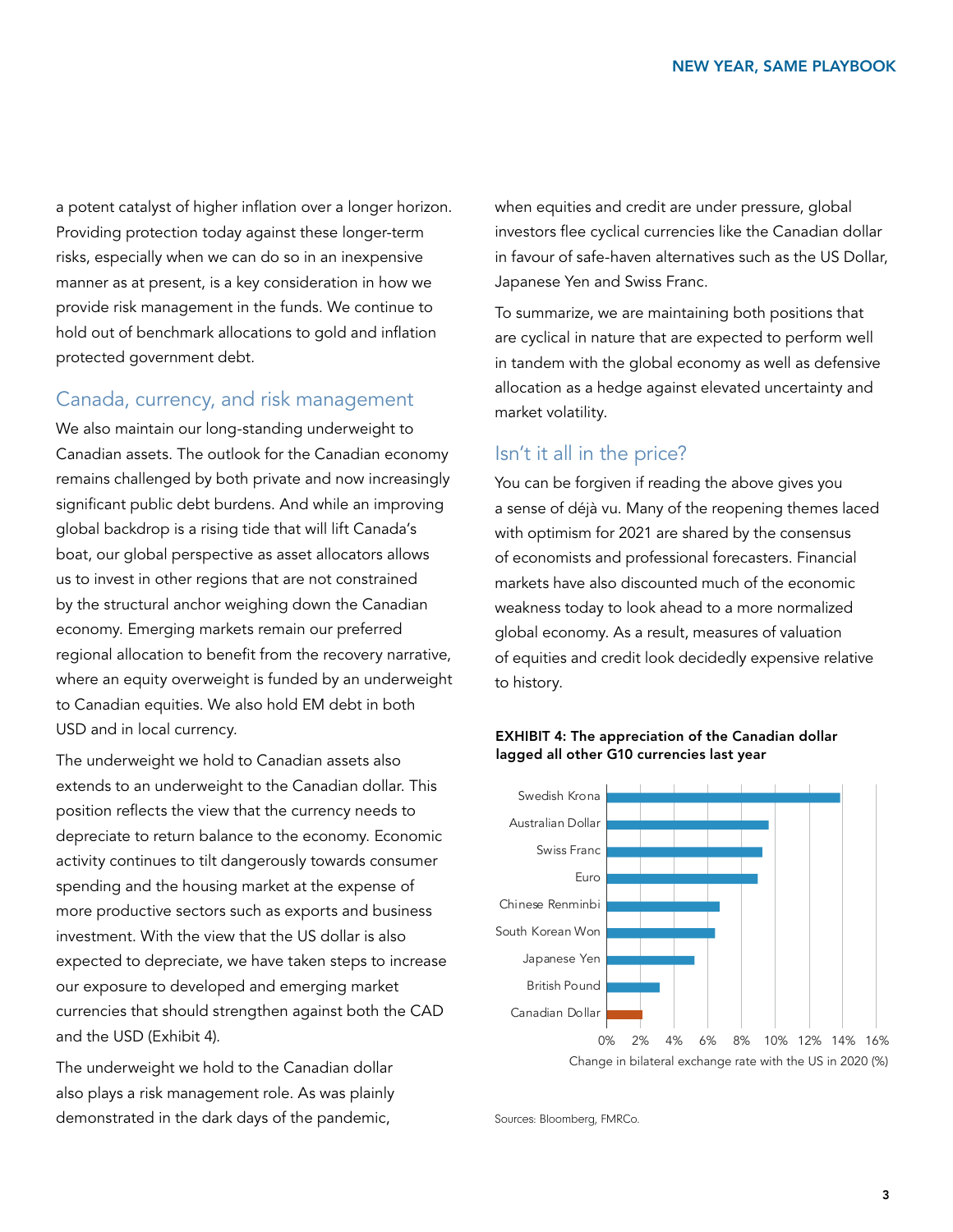Sharing the consensus expectation amid full valuations is not always a comfortable place to be. The bar for disappointment has moved lower and any unforeseen setback could quickly undermine investor sentiment. It is therefore prudent to ask what could possibly go wrong. Setting aside the unknown unknowns that shroud any outlook, the following risks stand out:

- Negative news concerning the COVID-19 virus or the distribution of vaccines would affect the reopening narrative. It is our judgement, however, that this risk would only delay and not stop the healing in the global economy. Markets would need to adjust to price in a potentially slower recovery over a longer horizon, but the end point of a normalized economy would remain largely unchanged.
- Policymakers prematurely withdrawing stimulus would quickly undermine the wider economic recovery if the private sector was not healthy enough to assume the mantle of growth. Stimulus withdrawal is the hallmark of the maturation of prior economic cycles. However, as noted above, this is a unique cycle and the behaviour and incentive of governments and policymakers has changed to favour more stimulus over a longer horizon.
- The arrival of higher inflation before the global economy has fully healed would test the resolve of policymakers to keep stimulus in place. We would judge this medium-term risk as most likely to upend the global economy and undermine the performance of equities and credit. This is the justification for maintaining a sizable allocation to asset classes that provide inflation protection.

A final check in being comfortable with sharing the consensus expectation is to evaluate investor sentiment. Extremes in measures of optimism or pessimism often give contrarian signals for the direction of financial markets. Given the expectation for strong growth and market returns, we are closely monitoring signs of extreme optimism. Measured across a wide range of indicators, sentiment is tilted positively but not overly so. Moreover, there appears to be some gap between cup and lip – investors may share our views but are not (yet) positioned accordingly. As a result, we remain comfortable with our current cyclical positioning while maintaining elements of defensiveness to protect against risks over a longer horizon.

## David Wolf, David Tulk and Ilan Kolet, February 4, 2021

[Follow Fidelity Canada on Twitter @fidelitycanada](https://twitter.com/fidelitycanada)